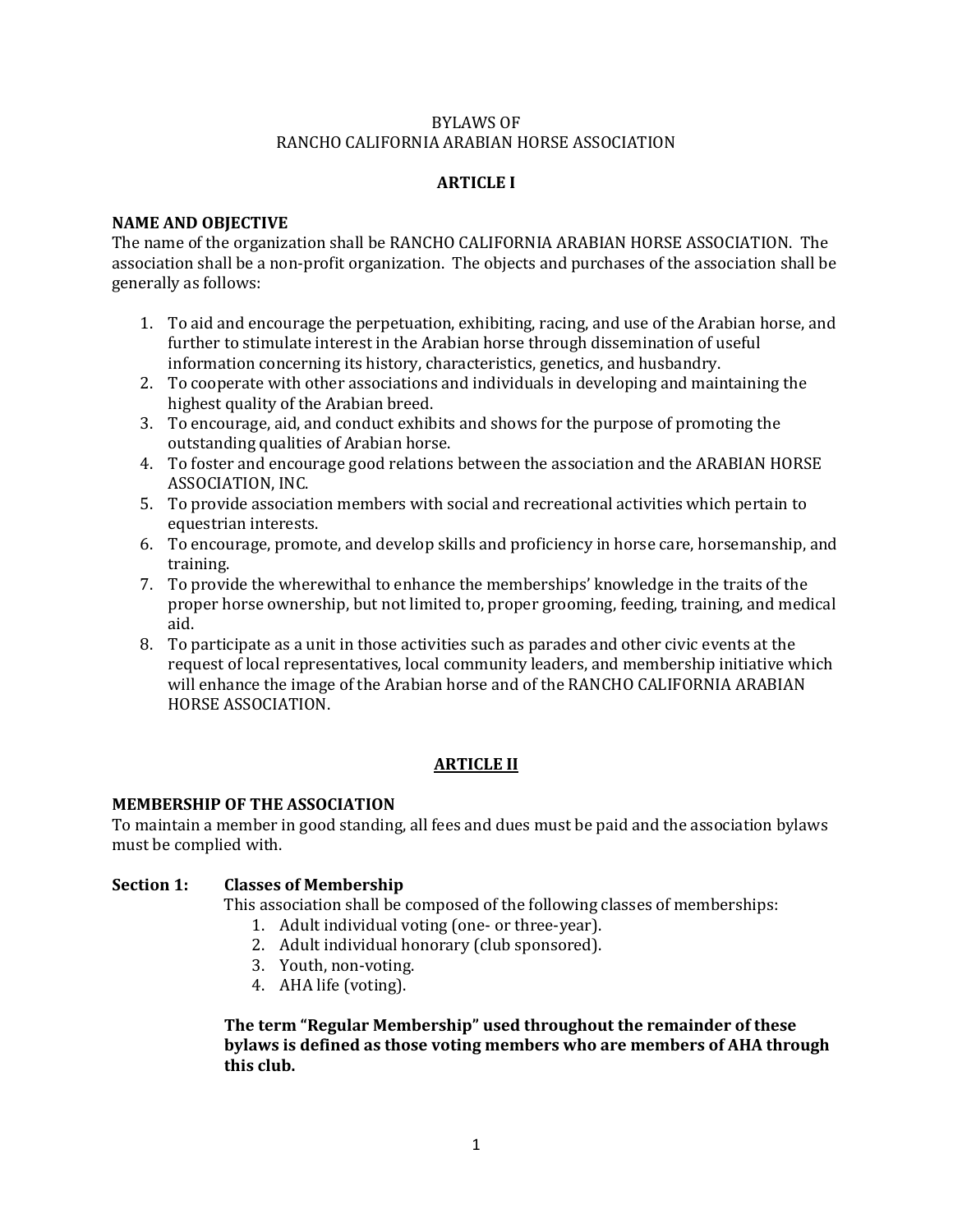# **Section 2: Qualifications**

- A. ADULT INDIVIDUAL VOTING: A person who is a current AHA affiliate member through this club. May vote, hold office, and/or be a delegate through this club. The member is also eligible to vote, hold office, be on a committee, and/or be a delegate at the regional and national levels of AHA.
- B. ADULT INDIVIDUAL HONORARY: A person who *is* a current affiliate member through this club. May vote, hold office, and/or be a delegate through this club. The member is also eligible to vote, hold office, be on a committee, and/or be a delegate at the regional and national levels of AHA. Honorary members must first be nominated to and approved by unanimous decision of the present board of directors at the time of nomination.
- C. YOUTH NON-VOTING: Open to any individual under the age of 18 as of December 1 of the previous calendar year. Has no voting rights and is not eligible to hold office or to be a delegate.
- D. AHA LIFE (VOTING): A life member of AHA who has listed this club as his/her "designated" club, may vote, hold office, and/or be a delegate in this club.

## **Section 3: Transfer of Membership**

No membership is transferable and any attempts to do so shall automatically void such membership.

## **Section 4: Revocation of Membership**

A. Basis for revocation:

- 1. Violation of the bylaws of the association.
- 2. Conduct deleterious to the best interest of the Arabian horse or to the Association.
- 3. Failure to pay dues as required herein. Such failure shall automatically revoke the member's membership unless otherwise directed by the board of directors.
- 4. Death.
- B. Action of Revocation
	- 1. When the board of directors determines that there is a basis for revocation and after conducting any investigation it deems necessary or desirable, the board of directors may (with a two-thirds vote of all directors): a) Suspend or revoke a membership or b)direct appropriate action other than, or in conjunction with, revocation of membership.
	- 2. If a membership is revoked by the board of directors, such shall take effect immediately and such a revocation shall automatically terminate the member's position as an officer and/or director. All dues paid by the member or prior to such revocation shall remain with the association and are nonrefundable.

## **Section 5: Reinstatement of Membership**

- A. A revoked membership may be reinstated by a two-thirds vote of the board of directors and after payment of any necessary dues.
- B. The board of directors by a similar vote may also restore the member's position as a director and/or officer if the board in its discretion sees fit to do so and if such position has not been filled.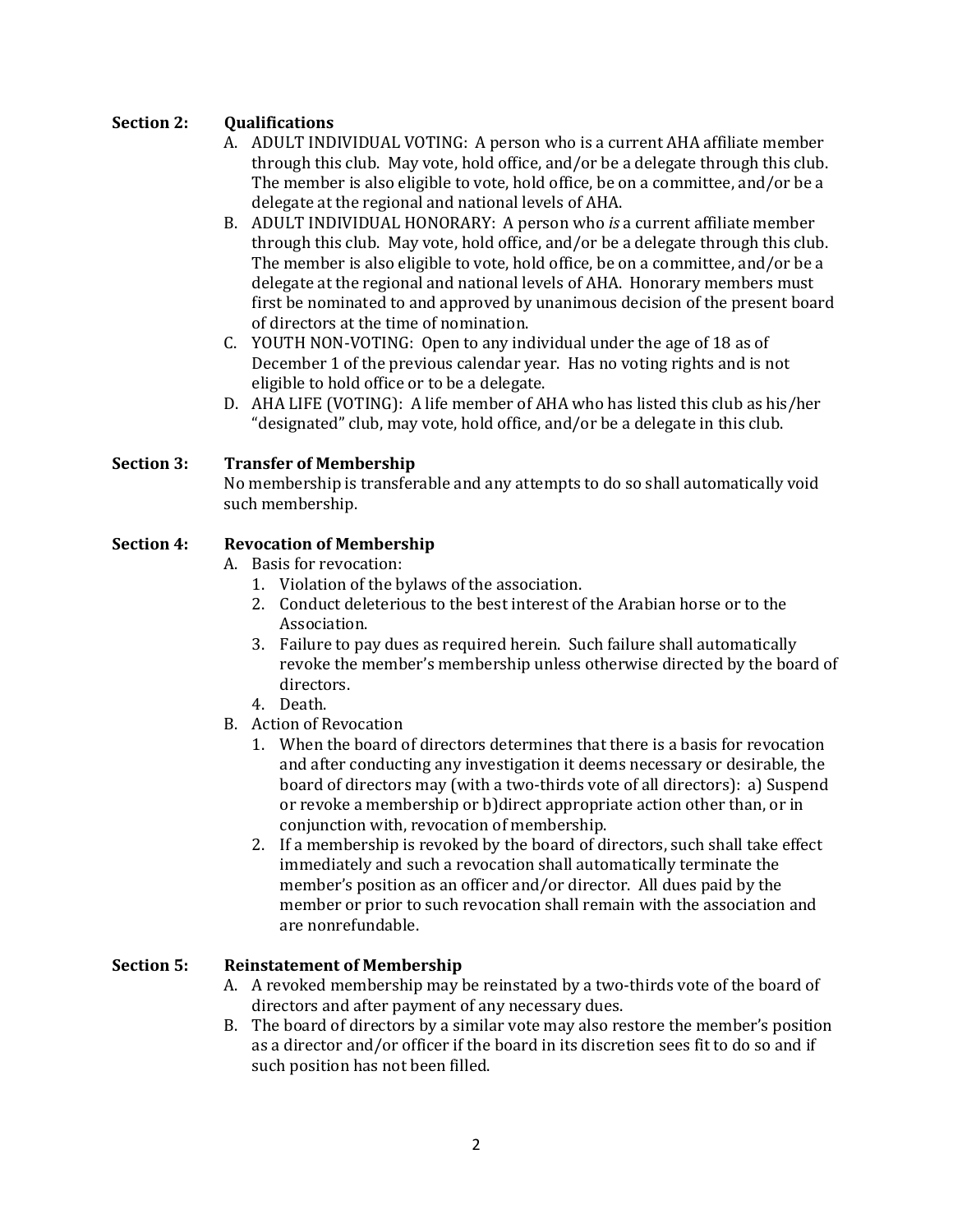### **Section 6: Fees and Assessments**

- A. Membership fees and annual dues shall be by recommendation from the board of directors and must be approved by a majority vote of the consisting membership present at a regularly called meeting in which 30 days' notice is given to membership of such a proposal concerning fees and assessments.
- B. Special fees for various events and programs will be recommended by the board of directors.

The sole penalty for approval assessments not paid by a member shall be forfeiture of membership and no action may be brought for the collection of any such assessments.

## **ARTICLE III**

### **Section 1: Quorum**

- A. Twenty-five percent (25%) of the voting members in attendance at a general meeting shall constitute a quorum.
- B. A minimum of 15% of the voting membership shall constitute a quorum for a special meeting of the association.
- C. A majority present shall be controlling, except as otherwise provided herein.
- D. Members present at a duly called special meeting at which a quorum is present may continue to do business until adjournment notwithstanding withdrawal of members to leave less than a quorum.

## **Section 2: Voting Membership**

A voting membership shall be an adult member, 18 years and older. Voting privileges can only be granted to a club member who is a current member of AHA through this club.

### **Section 3: Voting Measures**

- A. Measures that require a majority vote of all regular members present shall include:
	- 1. Election of officers and directors at the annual meeting, or
	- 2. All other association business presented at a general or special meeting.
- B. Voting by the presiding officer
	- 1. The presiding officer is entitled to vote when the vote is by ballot but not after the counting of the ballots has commenced and in all other cases where his vote would break a tie.
	- 2. Whenever a motion is made referring to the presiding officer only, or which compliments or condemns him with others, it should be put to vote by the vice president if in the room or by the secretary or, in their failure to do so, by the maker of the motion.
- C. Measures that require a two-thirds vote of the regular members present shall include:
	- 1. To enact, repeal, or amend bylaws, and
	- 2. To dissolve the association.
- D. All other voting requirements shall be in accordance with Robert's Rules of Order in effect at the time of voting.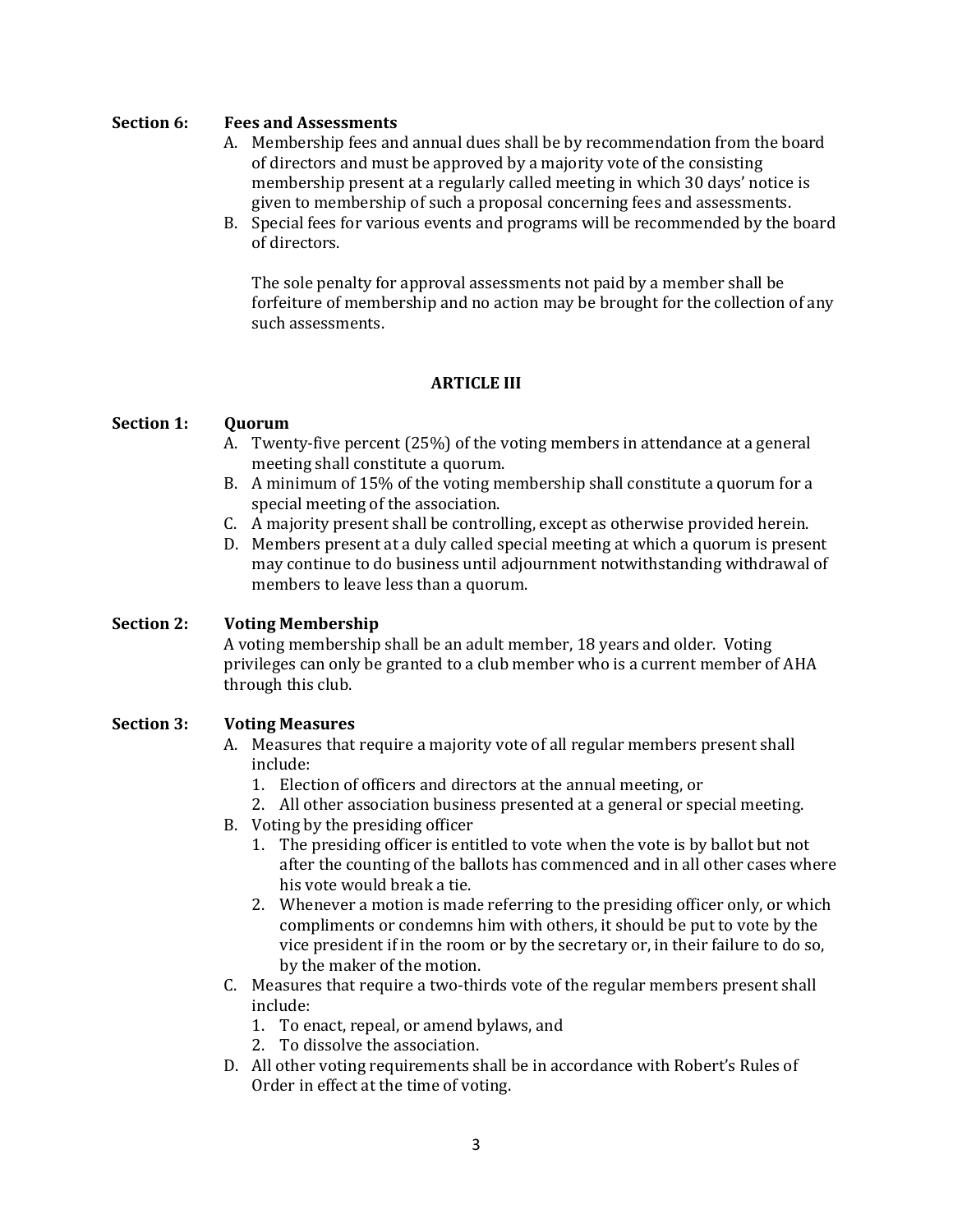## **ARTICLE IV**

### **Section 1: General Meeting**

- A. Unless otherwise ordered by the association, general meetings shall be held as called by the board of directors.
- B. When a general meeting is to be held, the secretary shall give five (5) days' written notice thereof to all members of the location and time of said meeting.

### **Section 2: Annual Meeting**

The general meeting in December of each year shall be known as the "annual meeting" and shall be for the purpose of electing officers and directors, receiving reports of committees and officers, and for any other business that may arise.

### **Section 3: Special Meetings**

Special meetings may be called at any time by any three officers, by the board of directors, or by 10 regular members. Five (5) days' written notice thereof must be given each member specifying the general nature of the business to be transacted, the location, and the date and time.

## **ARTICLE V**

## **Board of Directors**

### **Section 1: Composition**

- A. The governing body of this association shall be a board of directors consisting of nine persons who shall be elected from and by the regular membership during the annual meeting and shall take office the following January. The directors, so elected, should attend the remaining board of directors' meetings for the rest of the year but shall have no vote.
- B. Candidates for director must be a current member of AHA through this club.
- C. The board of directors shall be composed of the four officers of the association: President, vice president, secretary, and treasurer. Four regular members elected from the membership at large and the immediate past president.

### **Section 2: Term of Office**

- A. The five (5) directors representing the membership at large shall have terms of office as follows:
	- 1. The immediate past president, representing the membership at large, shall be the association president whose term of office will expire on December 31 following the annual meeting. Having served as president, he shall then serve as a member of the board of directors as long as he is immediate past president and shall be exempt from the five year limit.
	- 2. The remaining four directors representing the membership at large shall be elected for a term of two years being elected at the annual meeting on alternate years.
- B. Terms of office for the remaining directors shall coincide with their terms of office as club officers.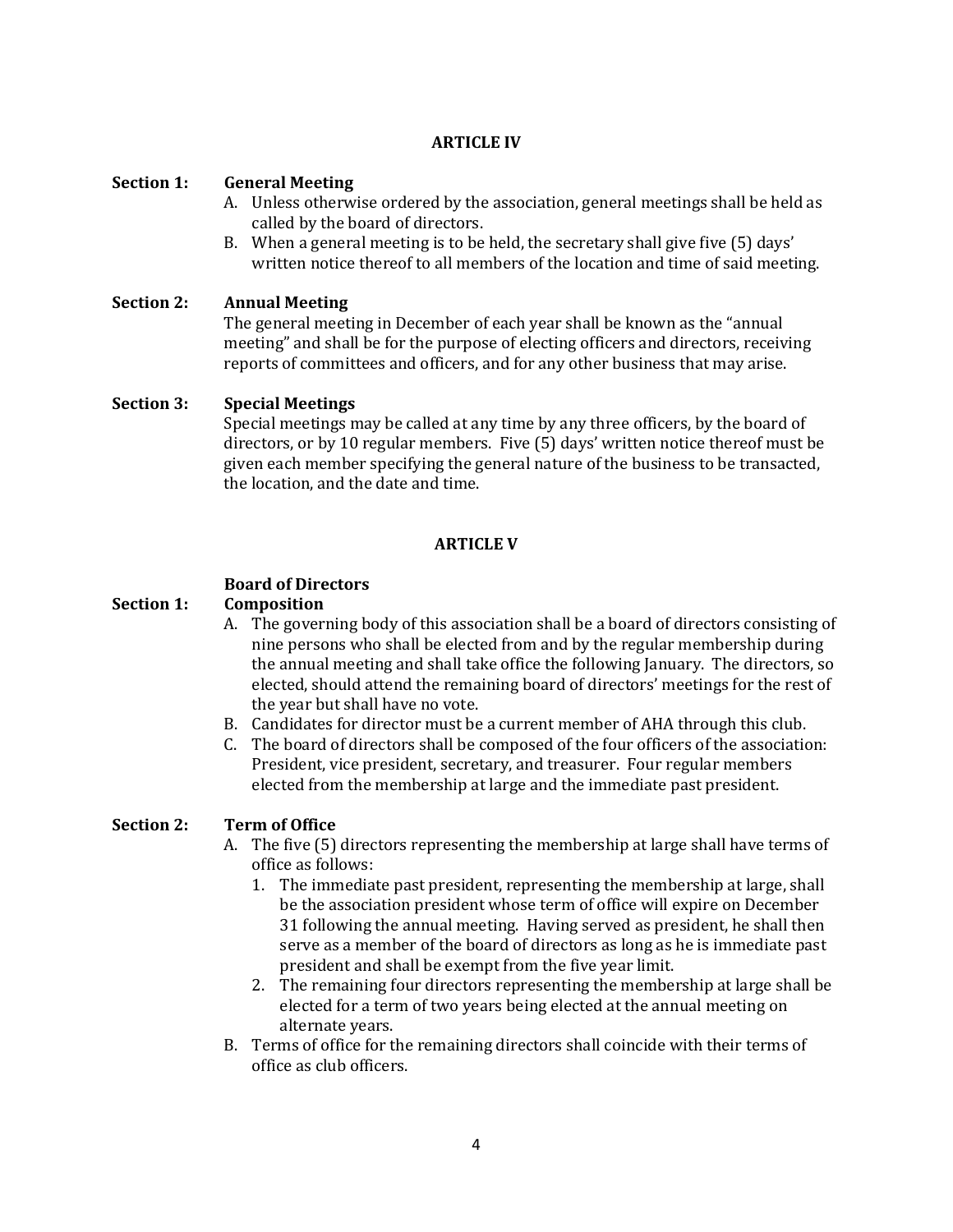- C. No regular member may serve as a member of the board of directors for more than five consecutive years unless no other member is willing to serve (exception of immediate past president).
- D. Prior to missing any board of directors' meetings, a director must notify the president or secretary as such director shall make every attempt possible to remain current with the policies and actions of the board of directors and the association.
- E. If a director misses three successive board meetings, the board of directors may take appropriate action which may include, but is not limited to, replacement of such director.

# **Section 3: Nominating Committee**

- A. A nominating committee of not less than three shall be appointed by the board of directors from the regular membership at least two months prior to the annual meeting.
- B. The nominating committee shall present to the association during the annual meeting each year a slate of recommended persons (one per office) to be nominated for officers and directors at the annual meeting.
- C. Additional nominations for officers and directors may be made from the floor during the August meeting.
- D. The names of all nominated candidates shall be published in the November newsletter prior to the December annual meeting.

# **Section 4: Delay in Election**

- A. If for any reason election of officers and directors is not held during the annual meeting, the subsequent monthly meeting of the association shall have this item as the main subject of the agenda.
- B. If for any reason such election of officers and directors is not held during the subsequent monthly meeting, such election may be called by 10 regular members proving that 10 days' written notice of such meeting shall be mailed to all members of the association.

## **Section 5: Meeting of the Board of Directors**

- A. By resolution and notice thereof to all of the directors at the time in office, the board of directors may provide that regular board of directors' meetings shall be held at stated intervals and at a place and time to be fixed in such resolution.
- B. In case such regular meetings are provided for, it shall not be necessary to give notice of any such meeting or of the business to be transacted.
- C. Special meetings of the board of directors may be called by the president or two directors, on three days' notice given by the president or such two directors, to each director, either personally by phone or email.
- D. A meeting may be held at any time or place, without notice, if all directors present consent thereto in writing or by email.
- E. Meetings shall be conducted by **Robert's Rules of Order.**

## **Section 6: Minutes of the Board of Directors**

A summary of the board of directors' minutes once approved shall be published on the website.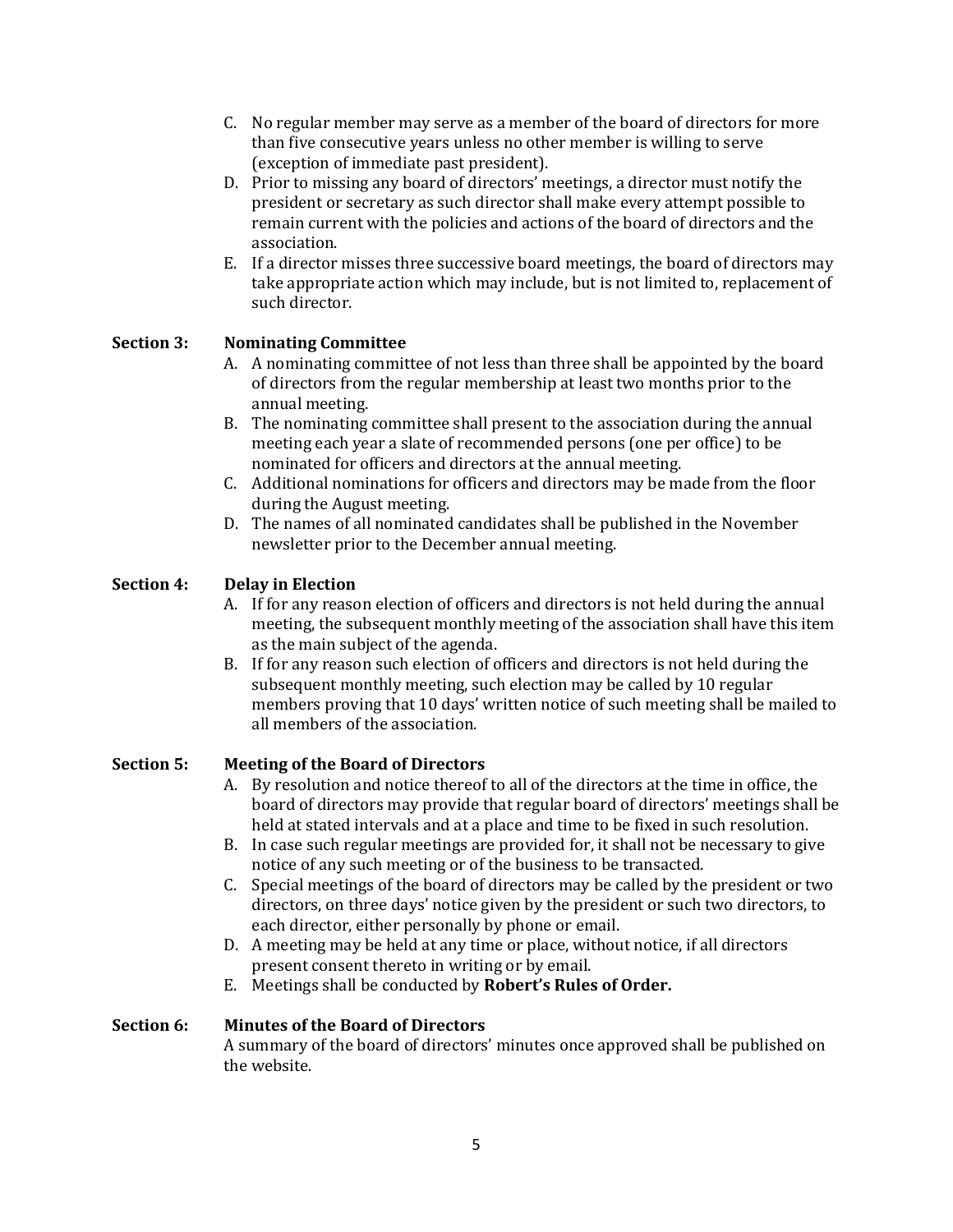### **Section 7: Board of Directors Vacancy**

All vacancies which occur in the board of directors shall be filled by appointment from the regular membership by the remaining board of directors at the board's next meeting. The director so appointed shall serve until the expiration of the term to which he was appointed.

### **Section 8: Powers of the Board of Directors**

- A. The corporate powers, business, and property of this association shall be exercised, conducted, and controlled by the board of directors.
- B. The board of directors shall establish the general policies of the association and procedures for the operation thereof; no expenditures may be made or obligation incurred for or on behalf of the association without the express authorization or approval of the board of directors.
- C. The board of directors must abide by and act within the provisions of these bylaws.

### **Section 9: Quorum**

A majority of the directors shall constitute a quorum for the transaction of business.

### **Section 10: Action without Meeting**

Any action required, or permitted, to be taken by the board of directors may be taken without a meeting if all members of the board shall individually, or collectively by a majority vote, consents to such action. Such consent shall be noted in the minutes of the next board meeting.

## **Article VI**

## **Section 1: Officers and Terms**

- A. The officers of the association shall include: President, vice president, treasurer, and secretary.
- B. The term of office of the club officers shall be one year commencing January 1 and ending on December 31 of each year.
- C. All officers must be a current member of AHA through this club.

## **Section 2: Appointed Officers**

Within 30 days after taking of office the board of directors shall appoint the following, and they shall have no vote at the board of directors' meetings:

- 1. Parliamentarian for the association and board of directors' meetings. One or more persons may be appointed.
- 2. Historian.
- 3. Any other officers that the boards of directors feel in their discretion are needed.

### **Section 3: Election**

Officers and directors shall be elected by ballot by the regular adult membership who are current members of AHA through this club at the annual meeting in December of each year from the slate of nominated regular members.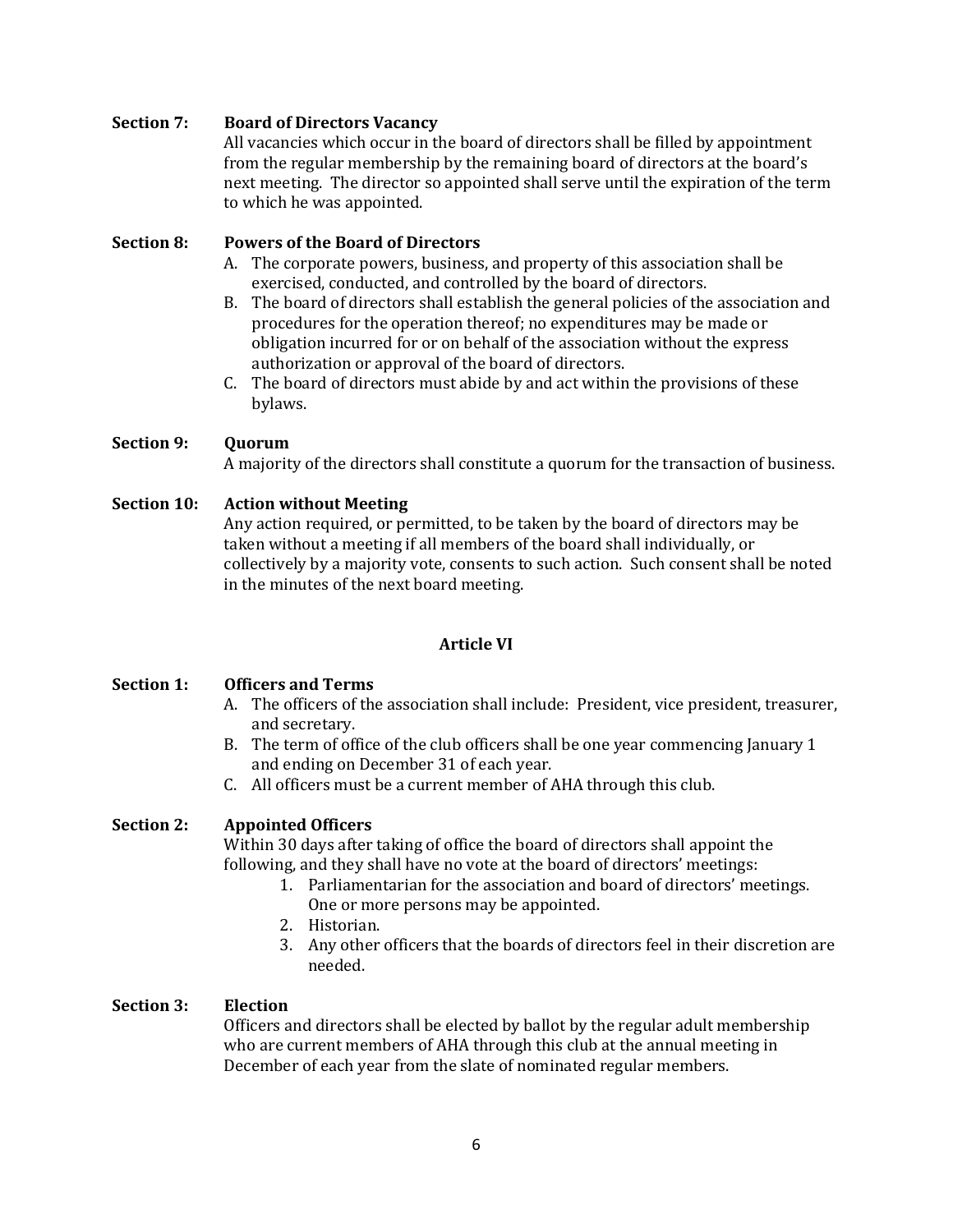## **Section 4: Removal of Officers and Directors**

- A. Any appointed officer may be removed by a majority vote of the board of directors.
- B. Officers and directors elected by the regular membership may be removed for cause by a vote of the regular membership upon the recommendation of the board of directors or upon the written petition of 10 regular members. Thirtyday (30) written notice must be given to all members that such a vote is to be conducted.

## **Section 5: Duties of the President**

- A. The president shall be the chief executive officer of the association. He shall preside at all meetings of the members and the board of directors and perform all duties usually accompanying this office within the limits prescribed by the board of directors, the bylaws, or duly adopted resolutions of the association.
- B. He shall, subject to the control of the board of directors, have general supervision direction and control of the business and officers of the association. He shall be an official member of all committees except the nominating committee.

## **Section 6: Duties of the Vice President**

- A. The vice president shall assume the duties of the president in the event of the absence or inability of the president to act or at the request of the president.
- B. He shall have other duties as may be specifically delegated to him by the president or the board of directors.

## **Section 7: Duties of the Treasurer**

- A. The treasurer shall receive, or cause to be received, all monies belonging to or paid into the association and safely keep same.
- B. The treasurer shall disburse funds of the association in accordance with the directives of the board of directors.
- C. The treasurer shall keep complete books of accounts and shall make an itemized statement and report as required by the board of directors at their meetings each month.

## **Section 8: Duties of the Secretary**

- A. The secretary shall keep, or cause to be kept, a full and complete record of the proceedings of all association meetings and of action taken by the board of directors.
- B. The secretary shall keep or cause to be kept the corporate seal, books, documents, and papers of the association.
- C. The secretary shall give notice of the place and date of all association and board of directors' meetings as required herein and or any other matters when so directed by the association, the board of directors, or by the bylaws.

### **Section 9: Delegate Election**

Each member, in good standing, wishing to run for office of delegate must submit a letter of intent to run for delegate to the board of directors for publication in the newsletter no later than the October board of directors meeting in December, prior to the election. Selection of AHA delegates shall be by ballot vote of the regular membership at the December general membership meeting.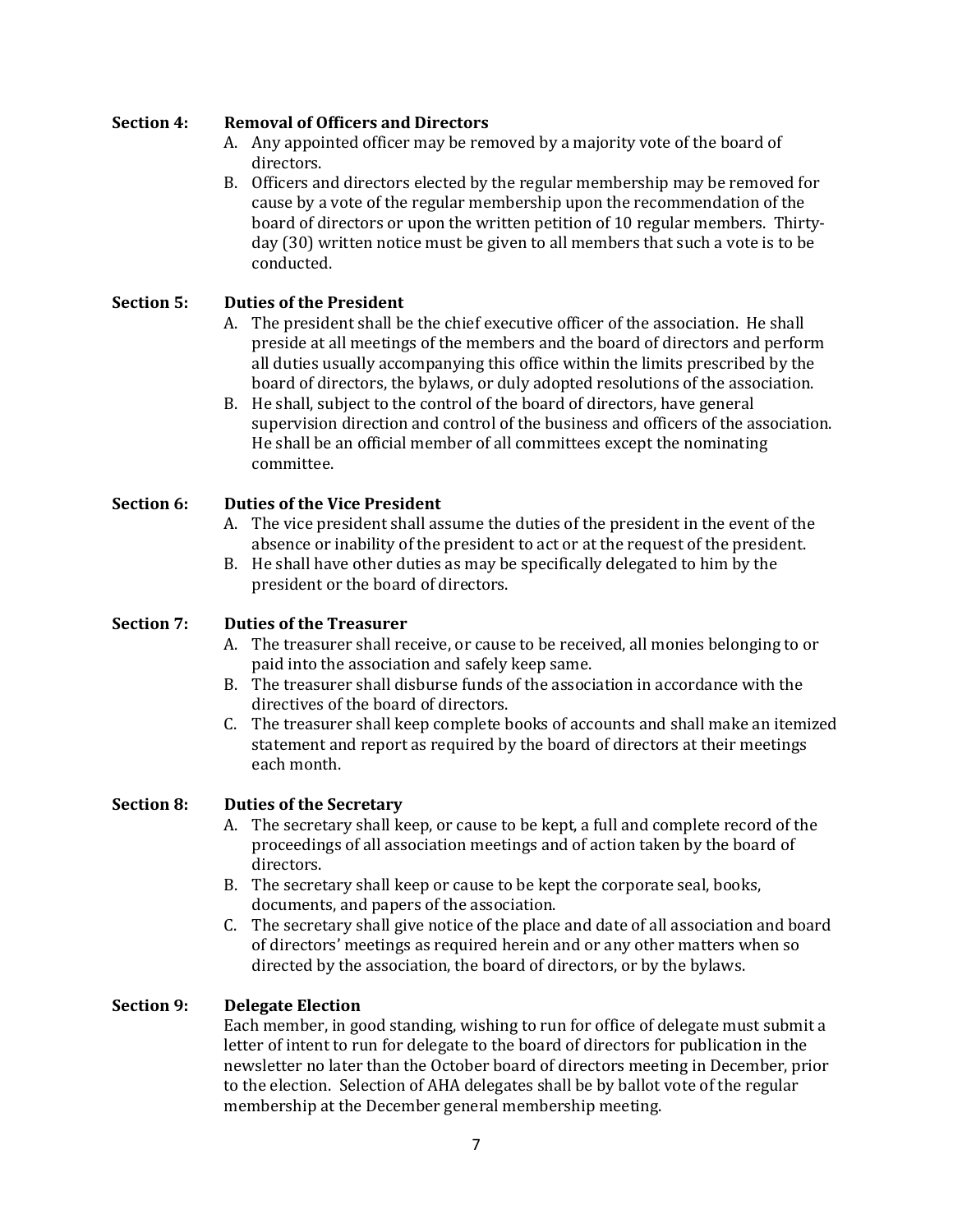Guidelines to be considered by the delegate applicants:

- 1. Experience of the applicant in horse shows, horse showing, the association, the Arabian Horse Association activities, and the knowledge of such activities.
- 2. Prior delegate experience and performance.
- 3. Ability of the applicant to represent the association in Arabian Horse Association committee and delegate assemblies.
- 4. The time available of the applicant to devote to the tasks and duties of a delegate.
- 5. The desire of the association to have new members experienced in the delegate process.
- 6. The issues known to the board of directors that could be considered at the convention and Region One activities, and how the applicant's experience, education, and abilities relate to such issues.

### **Section 10: Duties of the Delegates**

The delegates shall agree to represent the association at the Arabian Horse Association Convention and any and all other functions where the association's delegate voting is required or authorized. Absence of two (2) consecutive functions where delegate voting is required or authorized will result in seating of the next successive alternate for the remainder of the term.

- 1. The head delegate shall be selected by the delegates as elected by their club that year.
- 2. Delegates may be absent from no more than two unexcused, consecutive RCAHA Board of Directors' meetings, and may not be absent from more than a total of four RCAHA Board of Directors' meetings during their term in office. Violation of this will result in the delegate being removed, and the next alternate will be appointed to the vacant position.
- 3. Notification of such excused absences shall be made to the president and approved, or disapproved, by a vote of the president and the board of directors.

## **Article VII**

### **Section 1: Standing Committees**

In January, the board of directors shall ask members for volunteers for the standing committees listed below which shall be established by the president with the approval of the board of directors within sixty(60) days after the first meeting of the board of directors each year.

- A. Committee Responsibilities
	- 1. General: The committees of the association perform a key role in the achievement of the association's objectives through leadership, forward planning, and efficient use of resources.
	- 2. Guidelines for committee chairman:
		- a. The chairman will be appointed by the president.
		- b. The chairman will call and preside at the committee meetings and guide the committee in achieving its objectives.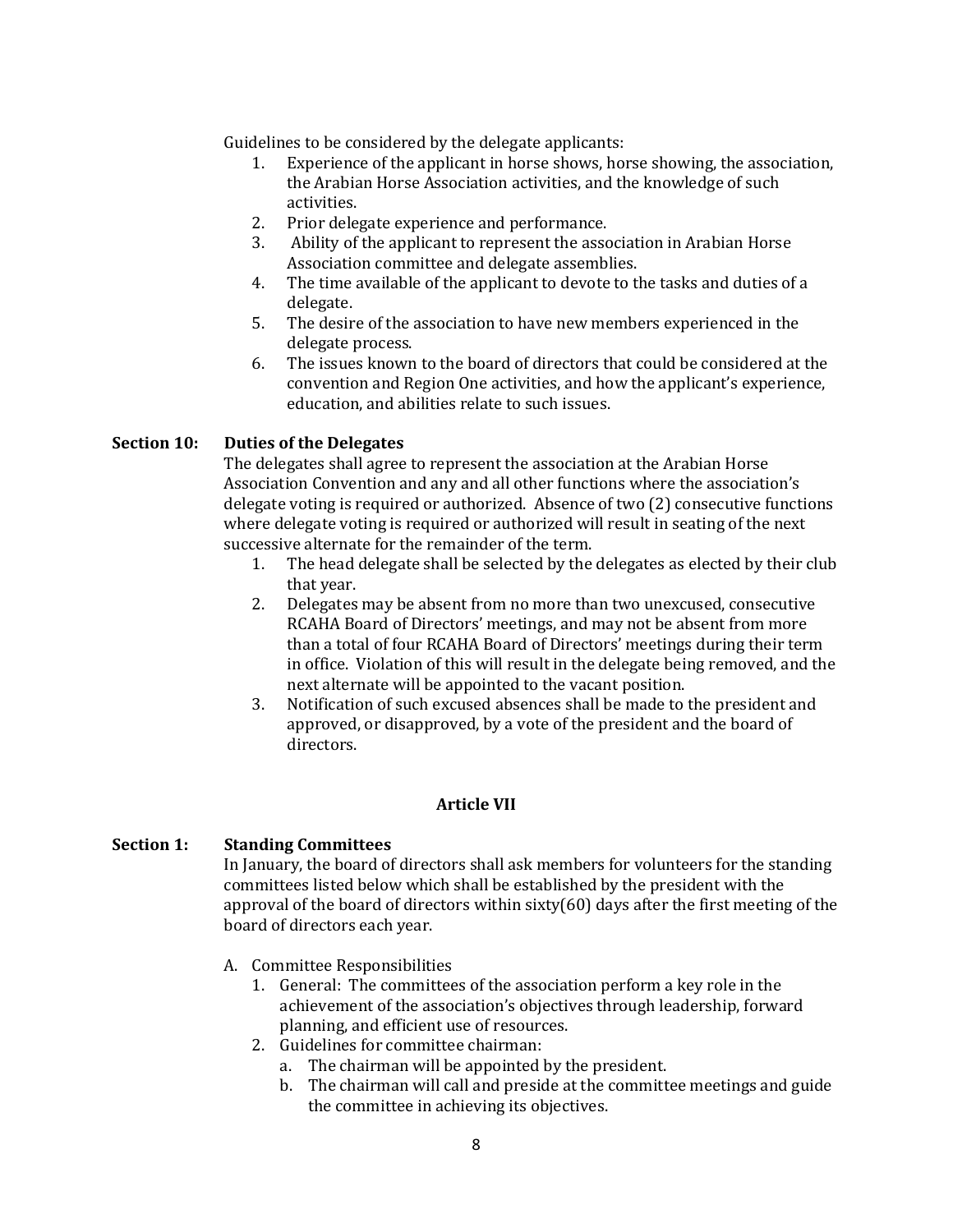- c. Committees must set goals at their first meeting, present reports of plans, and activities at each board meeting.
- B. Membership Committee

This committee shall consist of at least one person appointed from the membership at large. The main task of this committee shall be to attempt to increase the membership of the association, may review the qualifications of each applicant, and to report to the board of directors the qualifications of each applicant and the status of each member's eligibility. Such committee's authority, procedures, and other duties shall be as prescribed by the bylaws, the association, and the board of directors.

C. Program Committee

The program chairman may select as many people as they deem necessary to perform the proper selection of high quality programs.

- D. Activities Committee
	- 1. These committees shall consist of a minimum of one person appointed from the membership at large.
	- 2. The main task of each committee is to prepare a plan for the activities for the coming year and a proposed annual activities budget, including an estimate of monies required for each activity.
- E. Rules Committee
	- 1. The committee shall consist of a minimum of three persons appointed from the membership at large.
	- 2. The committee will be responsible for the annual review of the bylaws and shall be chaired by the parliamentarian appointed by the president.
	- 3. Establish a program to insure constant awareness of the rules of the association by the president.
	- 4. Advise the president on matters of parliamentary procedure to be used at meetings.
	- 5. To investigate complaints when requested and recommend action to the president.
- F. Publicity Committee
	- 1. The committee shall be composed of a minimum of one appointed from the membership at large.
	- 2. The chairman shall have the following objectives:
		- b. Provide publicity coverage for all association activities.
		- c. Assist officers in the association by providing a communications channel to the members.
		- d. Collect data of a historical nature and assist the historian in maintaining scrapbooks, photo albums, et cetera.
- G. Audit Committee
	- 1. The committee shall be composed of a minimum of three persons appointed from the membership at large.
	- 2. The primary task of this committee will be to audit, or cause to be audited, the financial records of the association on a yearly basis.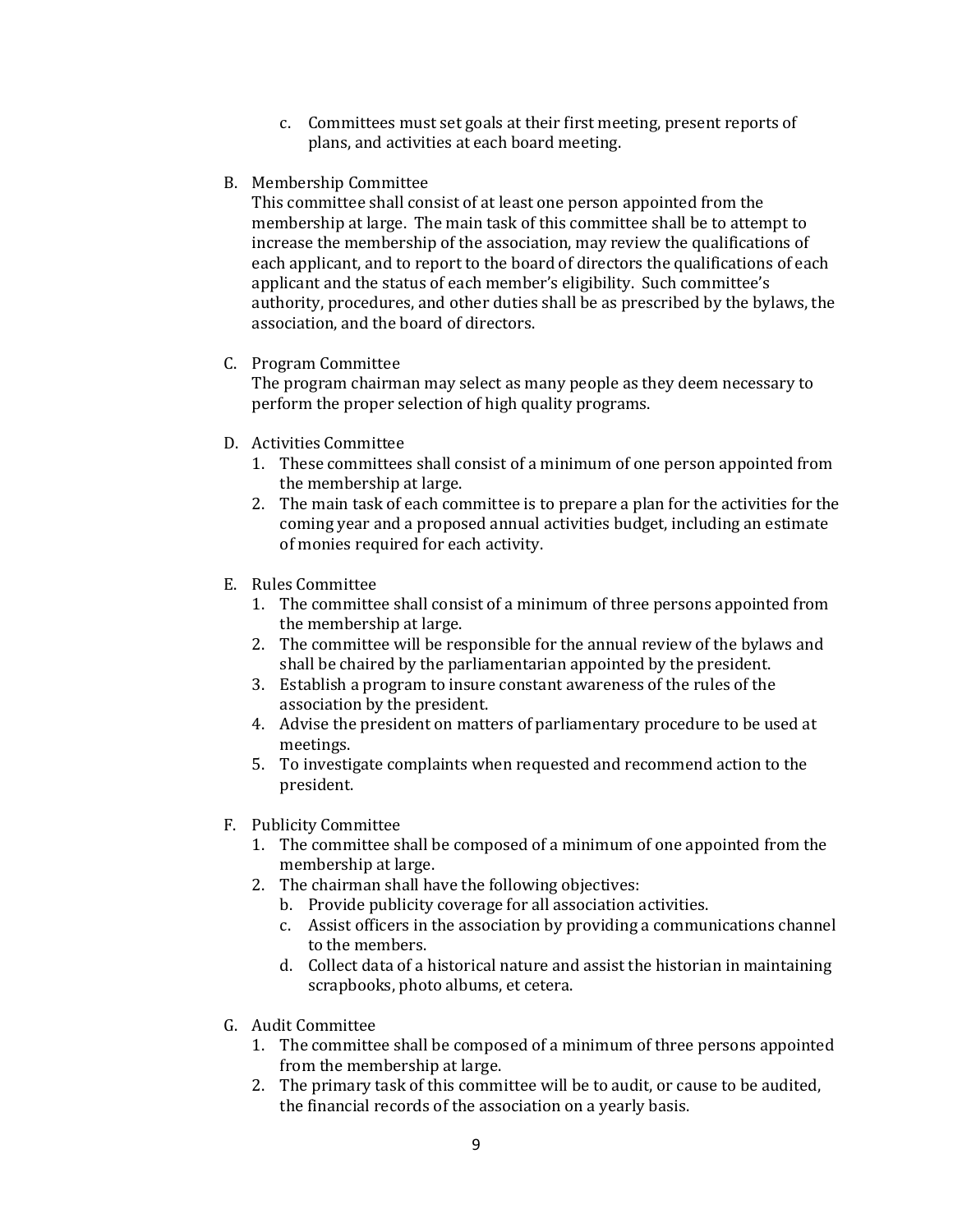- 3. Persons appointed to this committee should understand accounting procedures and practices.
- 4. The audit committee shall report directly to the board of directors. Its authority, procedures, and duties shall be directed by the board of directors.
- 5. The board of directors shall authorize an audit by a qualified person of their choice and all the association's books and records when the association's assets exceed five thousand dollars (\$5,000) or whenever the board of directors feels an audit is necessary.
- H. Horse Show Committee
	- 1. The committee shall consist of not less than five members with which the majority thereof are experienced in the showing of the Arabian horse.
	- 2. The primary objective of this committee is to promote, conduct, and manage any horse in all phases of showing at the local and county level.
	- 3. The committee shall report to the board of directors. Its authority, procedures, and duties shall be directed by the board of directors.

## **Section 2: Other Committees**

The board of directors, or the president with the approval of the board of directors, may create other committees as deemed necessary and establish their composition, objectives, and procedures.

### **Article VIII**

## **Section 1: Fiscal Year**

The fiscal year of this association shall end on December 31 of each year.

### **Section 2: Parliamentary Procedures**

The rules contained in **Robert's Rules of Order Revised**, as from time to time amended, shall govern the association in all cases to which they are applicable and in which they are not inconsistent with the bylaws or articles of incorporation.

### **Section 3: Signatures and Endorsements**

All checks, drafts, or other orders for payment of money, notes, or other evidences of indebtedness and all stocks, bonds, and other securities issued in the name of, or payable to, or held by this association and all contracts and other obligations shall be signed, endorsed, transferred, or entered into by the officers of the association as authorized to so by the board of directors.

### **Section 4: Bond**

The board of directors shall determine the amount of bond, if any, and the personnel required to furnish same. The expense of any bond shall be borne by the association.

### **Section 5: Notices**

The time period for all notices shall commence from the date of the postmark or when received by the member, whichever is earlier.